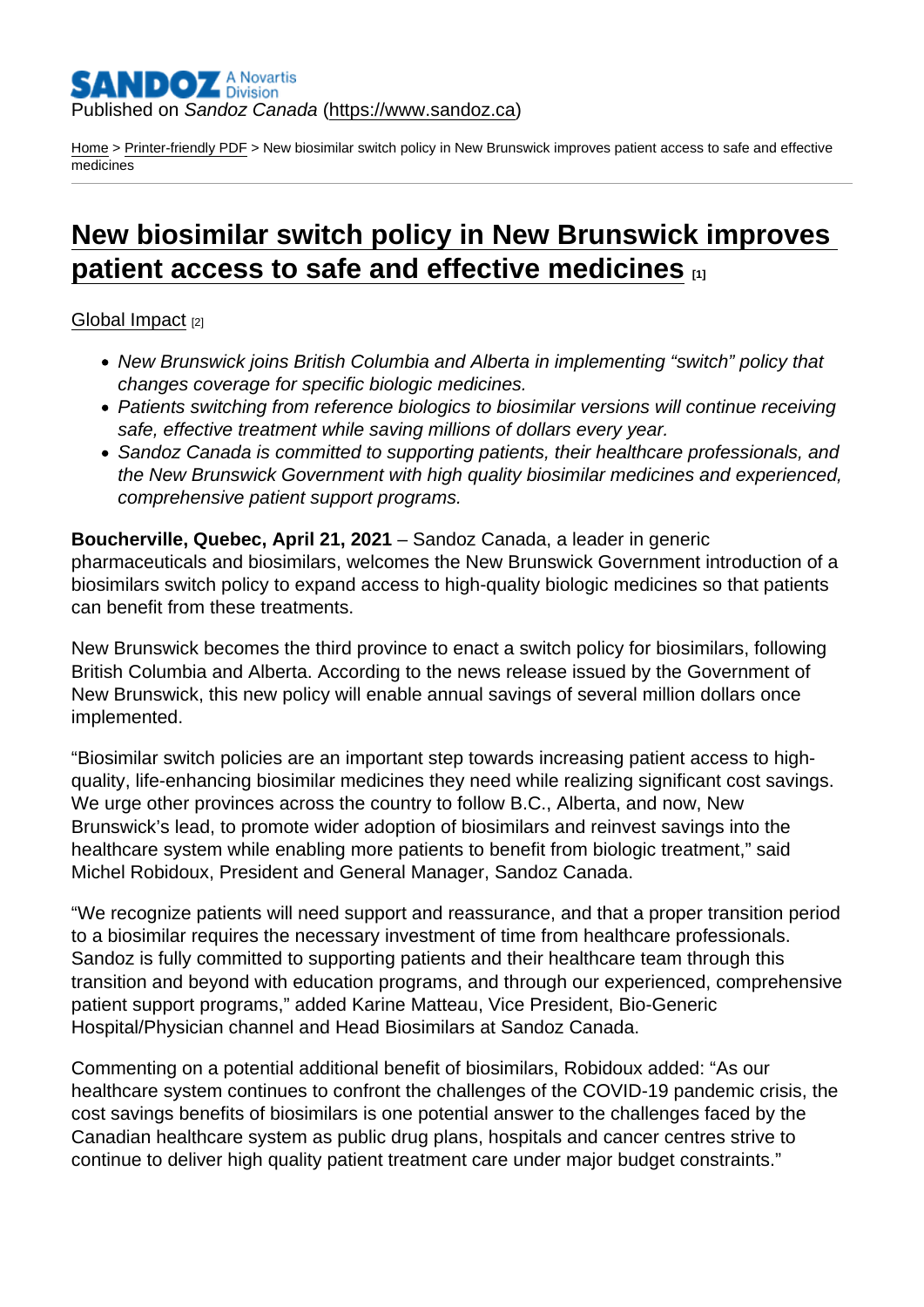Details of New Brunswick's biosimilar initiative are available on this website: www.gnb.ca /biosimilars [3].

## About Biosimilars

A biosimilar is a biologic medicine that has demonstrated it is highly similar and has no clinically meaningful differences in efficacy and safety compared to an original-brand biologic already authorized for sale<sup>1</sup>. Biosimilars may become commercially available following the expiry of patents and data protection periods of the original-brand biologic medicine.

The Canadian Government's Patented Medicines Pricing Review Board has estimated that private and public drug plans across Canada could save from \$332 million CDN to \$1.81 billion CDN in the third year following biosimilar entry across a portfolio of products<sup>2</sup>.

For further information on biosimilars in Canada, visit BiosimilarsGeneration.ca [4] , which aims to support and educate patients, healthcare professionals and Canadians by providing policy updates from public drug plans, as well as evidence-based information and resources from Canadian, international research and clinical communities, and patient organizations representing Canadians living with chronic diseases who take biologic medicines.

Since 2009, Health Canada has approved 36 biosimilars of original-brand biologics present on the Canadian market $^3$ 

# About Switching

In the context of biosimilar use, Health Canada "considers switching between authorized products to refer to a change from routine use of one specific product to routine use of another specific product. Patients and healthcare providers can have confidence that biosimilars are effective and safe for each of their authorized indications. No differences are expected in efficacy and safety following a change in routine use between a biosimilar and its reference biologic drug in an authorized indication." 4

#### About Sandoz Canada

Sandoz International GmbH is a world leader in generics and biosimilars and a division of the Swiss multinational Novartis AG. A true leader in its field, Sandoz Canada markets and distributes a wide range of generics and biosimilars.

Sandoz Canada is a pioneer, a leader and trusted supplier of high-quality biosimilars based on the global experience and capabilities of Sandoz GmbH in the development, manufacturing and commercialization of biosimilars since 1996. Sandoz launched the first biosimilar in Europe in 2006 and in the Canadian market in 2009.

#### www.sandoz.ca [5]

Follow us on LinkedIn: https://www.linkedin.com/company/sandoz-canada/ [6]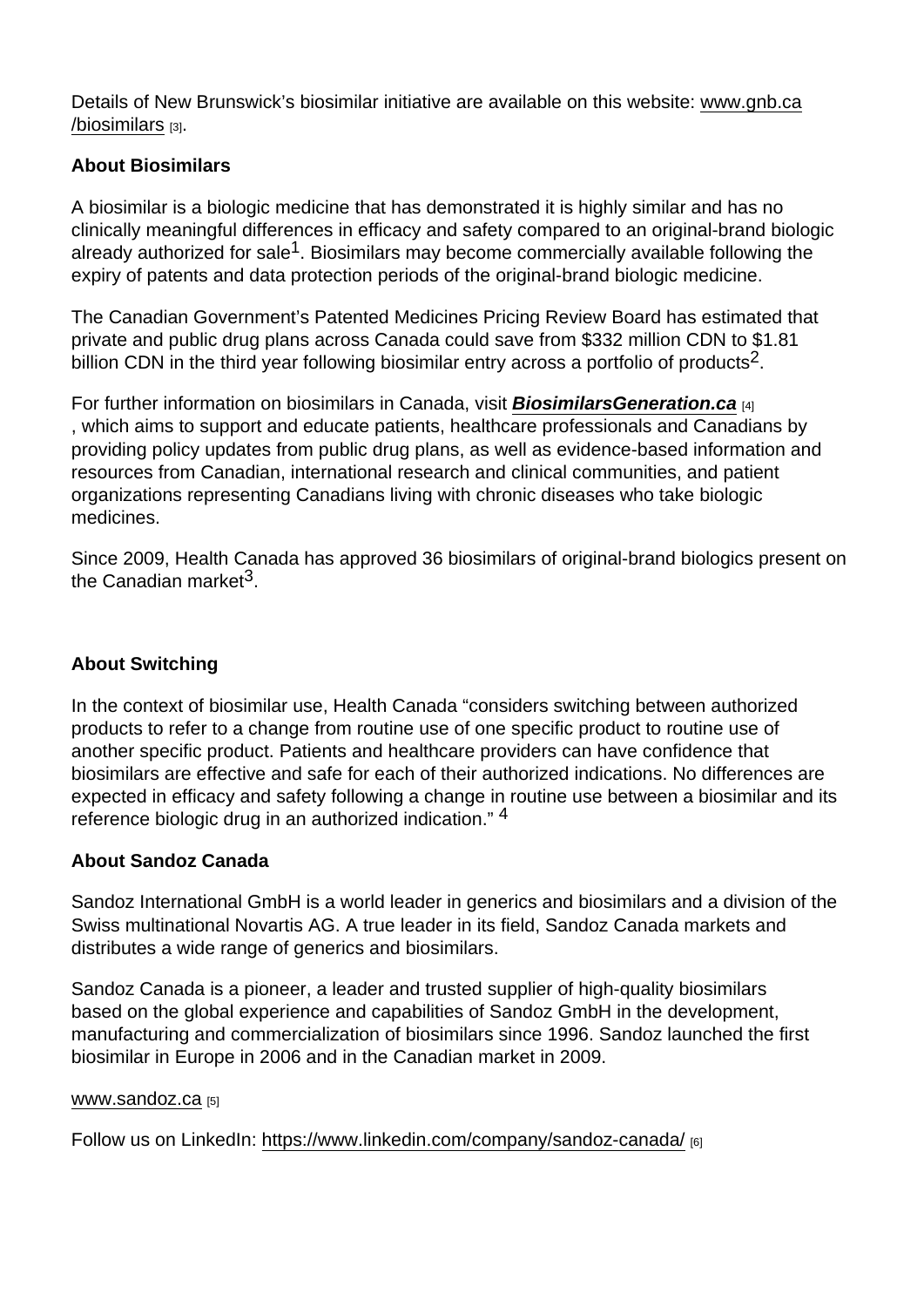# # #

For interview opportunities or further information, please contact:

Paule Pelletier

Sandoz Canada Inc.

+1 514 702-7699

paule.pelletier@sandoz.com  $_{[7]}$  / [communications.canada@sandoz.com](mailto:communications.canada@sandoz.com)  $_{[8]}$ 

References

- 1. Health Canada Biosimilars Fact Sheet: Biosimilars Explained. [https://www.canada.ca/en/health-canada/services/drugs-health-products/biologics](https://www.canada.ca/en/health-canada/services/drugs-health-products/biologics-radiopharmaceuticals-genetic-therapies/applications-submissions/guidance-documents/fact-sheet-biosimilars.html)[radiopharmaceuticals-genetic-therapies/applications-submissions/guidance](https://www.canada.ca/en/health-canada/services/drugs-health-products/biologics-radiopharmaceuticals-genetic-therapies/applications-submissions/guidance-documents/fact-sheet-biosimilars.html)[documents/fact-sheet-biosimilars.html](https://www.canada.ca/en/health-canada/services/drugs-health-products/biologics-radiopharmaceuticals-genetic-therapies/applications-submissions/guidance-documents/fact-sheet-biosimilars.html) [9]
- 2. Patented Medicines Prices Review Board. Potential Savings from Biosimilars in Canada. Date modified: 2018-02-05 [https://www.pmprb](https://www.pmprb-cepmb.gc.ca/CMFiles/NPDUIS/2017_Conference_Posters/post_6_biosim.pdf)[cepmb.gc.ca/CMFiles/NPDUIS/2017\\_Conference\\_Posters/post\\_6\\_biosim.pdf](https://www.pmprb-cepmb.gc.ca/CMFiles/NPDUIS/2017_Conference_Posters/post_6_biosim.pdf) [10]
- 3. Notice of Compliance Search, Health Canada <https://health-products.canada.ca/noc-ac/index-eng.jsp> [11]
- 4. Health Canada Fact Sheet on Biosimilars: Switching [https://www.canada.ca/en/health-canada/services/drugs-health-products/biologics](https://www.canada.ca/en/health-canada/services/drugs-health-products/biologics-radiopharmaceuticals-genetic-therapies/applications-submissions/guidance-documents/fact-sheet-biosimilars.html)[radiopharmaceuticals-genetic-therapies/applications-submissions/guidance](https://www.canada.ca/en/health-canada/services/drugs-health-products/biologics-radiopharmaceuticals-genetic-therapies/applications-submissions/guidance-documents/fact-sheet-biosimilars.html)[documents/fact-sheet-biosimilars.html](https://www.canada.ca/en/health-canada/services/drugs-health-products/biologics-radiopharmaceuticals-genetic-therapies/applications-submissions/guidance-documents/fact-sheet-biosimilars.html) [9]

Source URL: https://www.sandoz.ca/en/stories/global-impact/new-biosimilar-switch-policy-new-brunswickimproves-patient-access-safe-and

Links

[1] https://www.sandoz.ca/en/stories/global-impact/new-biosimilar-switch-policy-new-brunswick-improvespatient-access-safe-and

[2] https://www.sandoz.ca/en/stories/global-impact

[3] http://www.gnb.ca/biosimilars

[4] http://www.biosimilarsgeneration.ca/

[5]

https://c/Users/patton/AppData/Local/Microsoft/Windows/INetCache/Content.Outlook/IJE30NLJ/www.sandoz.ca [6] https://www.linkedin.com/company/sandoz-canada/

[7] mailto:paule.pelletier@sandoz.com

[8] mailto:communications.canada@sandoz.com

[9] https://www.canada.ca/en/health-canada/services/drugs-health-products/biologics-

radiopharmaceuticals-genetic-therapies/applications-submissions/guidance-documents/fact-sheetbiosimilars.html

[10] https://www.pmprb-cepmb.gc.ca/CMFiles/NPDUIS/2017 Conference Posters/post 6 biosim.pdf